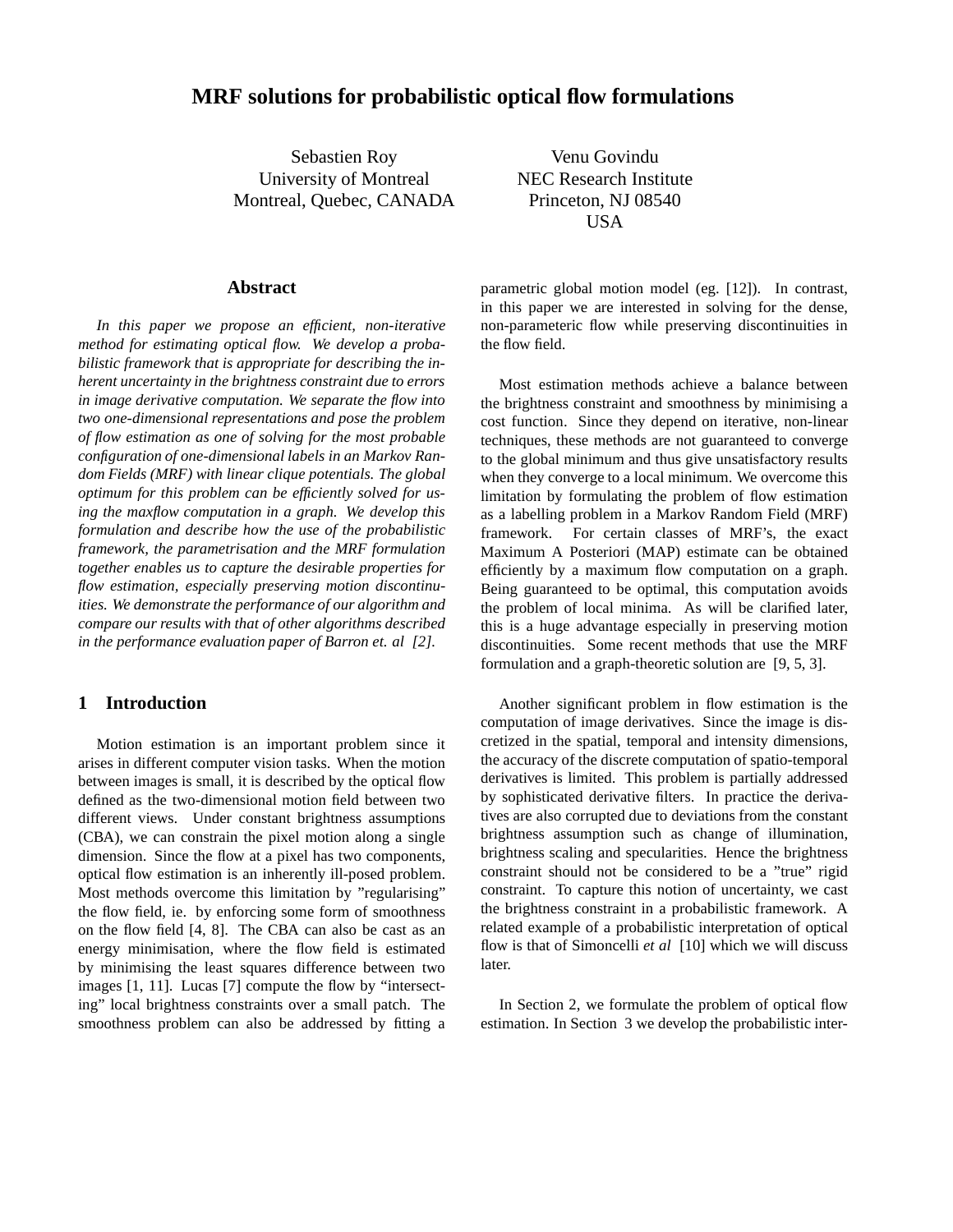

**Figure 1. The Brightness Constraint and corresponding conditional distribution of flow orientations. All orientations in the halfcircle centered on the normal flow vector are equally likely.**

pretation of the brightness constraint. The MRF formulation and its solution are described in Section 4. In Section 5 we discuss the results obtained using our method and compare them with the results in Barron *et al* [2]. We also show an experiment which illustrates the performance of our algorithm in the presence of flow discontinuities.

## **2 Problem Formulation**

The brightness constraint is derived assuming the constancy of image brightness of a pixel. Therefore, we have

$$
I(x, y, t) = I(x + v_x, y + v_y, t + 1)
$$
  
\n
$$
\Rightarrow \left(\frac{\partial}{\partial x} + \frac{\partial}{\partial y} + \frac{\partial}{\partial t}\right)I = 0
$$
  
\n
$$
\Rightarrow v_x I_x + v_y I_y + I_t = 0
$$
 (1)

where  $I_x$ ,  $I_y$  and  $I_t$  are the spatio-temporal image derivatives and  $v_x$ ,  $v_y$  are the components of flow along the  $x$  and  $y$  directions. This constraint describes the equation of a line (See Fig. 1). As previously mentioned, the brightness constraint has to be relaxed due to the inherent uncertainty in image derivatives. As will be shown later, using simple and intuitive priors in a Bayesian framework can yield useful models of the CBA.

For convenience, we shall use the following notation throughout the rest of the paper. The spatial derivatives  $[I_x, I_y]$  are denoted as  $\nabla I$  and the spatio-temporal derivatives  $[I_x, I_y, I_t]$  are denoted as  $I_d$ . The flow at a given pixel is denoted as v, ie.  $v = [v_x, v_y, 1]$ .

The true spatio-temporal derivatives, denoted  $I_d^0$ , constrains the flow vector  $v$  to lie on the line described by  $I_d^0 \cdot v = 0$ , as shown in Fig. 1. In a probabilistic manner, we define  $P(v|I_d)$  as the probability of flow conditioned on the noisy image derivatives  $I_d$ . We define the error model for image derivatives as

$$
I_d = I_d{}^0 + n \qquad n \sim N(0, \Sigma) \tag{2}
$$

where  $n$  is the error in our observation and is assumed to be Gaussian distributed with zero mean and some covariance  $\Sigma$  . To derive  $P(v|I_d)$ , we use Bayes rule to obtain

$$
P(v|I_d) = \int P(v|I_d^0) P(I_d^0|I_d) dI_d^0 \tag{3}
$$

Since we have an additive noise model, the conditional probability  $P(I_d^{\mathsf{U}}|I_d)$  is a Gaussian distribution with mean  $I_d$  and covariance  $\Sigma$ . Hence given a prior distribution of flow conditioned on the true image derivatives  $P(v|I_d^0)$  we can describe the desired conditional probability  $P(v|I_d)$ . We would like to point out that Simoncelli *et al* [10] use a similar probabilistic formulation. In fact, they describe the same conditional probability as Eqn. 3. However, their formulation differs from ours in two ways. Firstly, their noise model places the source of errors on the flow vectors instead of the image derivatives which are known to be erroneous in the first place ! Secondly, their formulation requires them to choose a prior distribution on the flow vectors  $P(v)$ . This prior is very hard to describe and changes with the type of motion, distribution of depths in the scene etc. Moreover, analytical tractability imposes a choice of zero-mean, Gaussian distribution for  $P(v)$  which is seldom realised in practice.

In our formulation we only need to choose the conditional distribution  $P(v|I_d^{\mathsf{U}})$ , the flow probability given the true image derivatives of a pixel. This prior is easier to motivate and does not require knowledge of the global motion patterns  $P(v)$ . The selection of this prior and its impact on the solutions is discussed in the following section.

# **3 Probability models for the Brightness Constraint**

As can be observed from Fig. 1 , the unknown component of the flow vector  $v$  lies on the CBA line and can be parametrised by an angle  $\theta$ . This separates the space of possible values of  $\theta$  into an acceptable (shaded) and an unacceptable zone. The acceptable zone is the half-circle centered on the normal flow vector  $v_n$  associated with  $I_d^0$ . The requisite prior  $P(v|I_d^0)$  can now be described as the conditional prior of  $\theta$ . In its weakest form the prior on  $\theta$  simply assumes that flow orientations in the acceptable zone are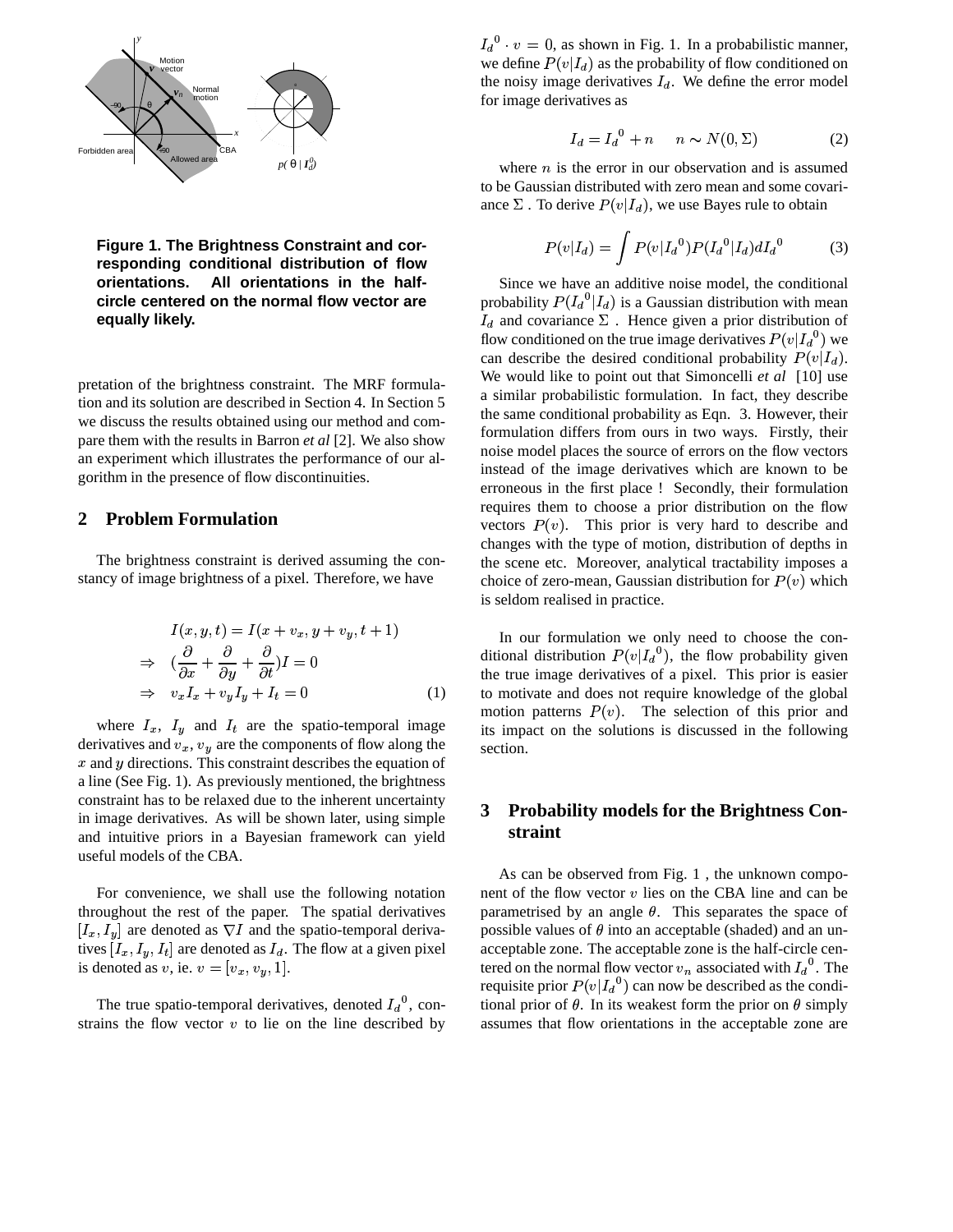equally likely (See  $P(\theta | I_d^0)$  in Fig. 1). The prior "kernel" is

$$
P(\theta | I_d{}^0) = \frac{1}{\pi}, \quad |\theta - \theta_n| \le \frac{\pi}{2}
$$
 (4)  
0 otherwise

where  $\theta_n$  is the orientation of the normal flow vector  $v_n$ . If desired any specific knowledge of flow can be used to change the conditional distribution of flow orientations. As an example, for strictly bounded flow magnitude the range of acceptable angular deviations from  $\theta_n$  can be reduced.

Since the true flow is fully determined by  $\theta$  the choice of the conditional prior  $P(\theta | I_d^{\theta})$  automatically fixes the conditional prior  $P(v|I_d^0)$ . It can be shown that

$$
v = [\cos(\theta), \sin(\theta)] ||v_n|| \sec(\theta - \theta_n)
$$
 (5)

where  $v_n$  has a magnitude equal to  $\frac{\|I_t\|}{\|\nabla I\|}$ .

By combining Eqn. 3, Eqn. 4 and Eqn.  $\overline{5}$  we can express  $P(v|I_d)$  as a function of  $P(I_d^{\text{U}}|I_d)$ . However this function does not have a simple analytic form. In practice it will be evaluated numerically.

Each pixel yields an image derivatives  $I_d$ . Subsequently, we generate a series of realisations drawn from the distribution  $P(I_d^{\mathcal{O}}|I_d)$ . For each realisation, the prior kernel is accumulated on the desired distribution,  $P(v|I_d)$ <sup>1</sup>. Intuitively the conditional distribution of true flow  $P(v|I_d)$  is the weighted average of different orientation kernels where the weights are determined by the conditional distribution  $P(I_d{}^0|I_d)$ .

To illustrate the probability distributions described above, Fig. 2 shows the normal flow and conditional flow distributions  $P(v|I_d)$  for three image derivatives,  $[20, 20, 10]$ ,  $[10, 10, 5]$  and  $[4, 4, 2]$ . These derivatives correspond to the same normal flow vector of  $[-0.35, -0.35]$ observed in areas featuring different amounts of image texture. The error in image derivatives is assumed to be uniform, Gaussian distribution with a standard deviation of 1 in each of the spatio-temporal dimensions. For high levels of texture  $(I_d = [20, 20, 10])$ , the brightness constraint and the normal flow vector are reliable. Hence the resulting normal flow distribution is very compact and the full flow distribution is uncertain only along the brightness constraint line. In the case of medium texture  $(I_d = [10, 10, 5])$ , the uncertainty in both the position of the normal flow vector and the full flow increases. When the amount of image texture is low  $(I_d = [4, 4, 2])$ , the degree of uncertainty in both the normal and full flow values increases significantly. This



**Figure 2. Probability distributions of normal and true flow for different amounts of texture.**

 to the amount of texture available. However, the amount of corresponds to the intuition that the reliability of the normal flow and the brightness constraint depends on the amount of image texture present in a local patch. In low texture areas this model does not penalise large deviations from the brightness constraint line. In Fig. 3, we show the distributions obtained for the flow orientation and magnitude using the same values of  $I_d$  as in Fig. 2. As can be observed, the distribution of flow orientations is essentially invariant texture significantly affects the probabilites of flow magnitudes. In the case of high texture, the normal flow is reliable, hence the full flow magnitude has to be greater than the normal flow magnitude (indicated by the vertical line). As the amount of texture decreases, the normal flow magnitude is less reliable and we have an increase in the probability of flow magnitudes that are less than the normal flow magnitude. This confirms the intuition that unreliable normal flows should not overly restrict the range of full flow values. An extreme case would be when there is no discernable motion, ie.  $I_d \approx [0, 0, 0]$ . In this case the simulated orientation distribution is uniform in the range  $[-\pi, \pi]$ . As a result, the orientation of such a pixel will be completely determined by the orientation of its neighbours, due to the imposed smoothness.

 $1$ For our experiments, we have used the kernel shown described by Eqn. 4 as the conditional distribution,  $P(\theta | I_d^{\,0})$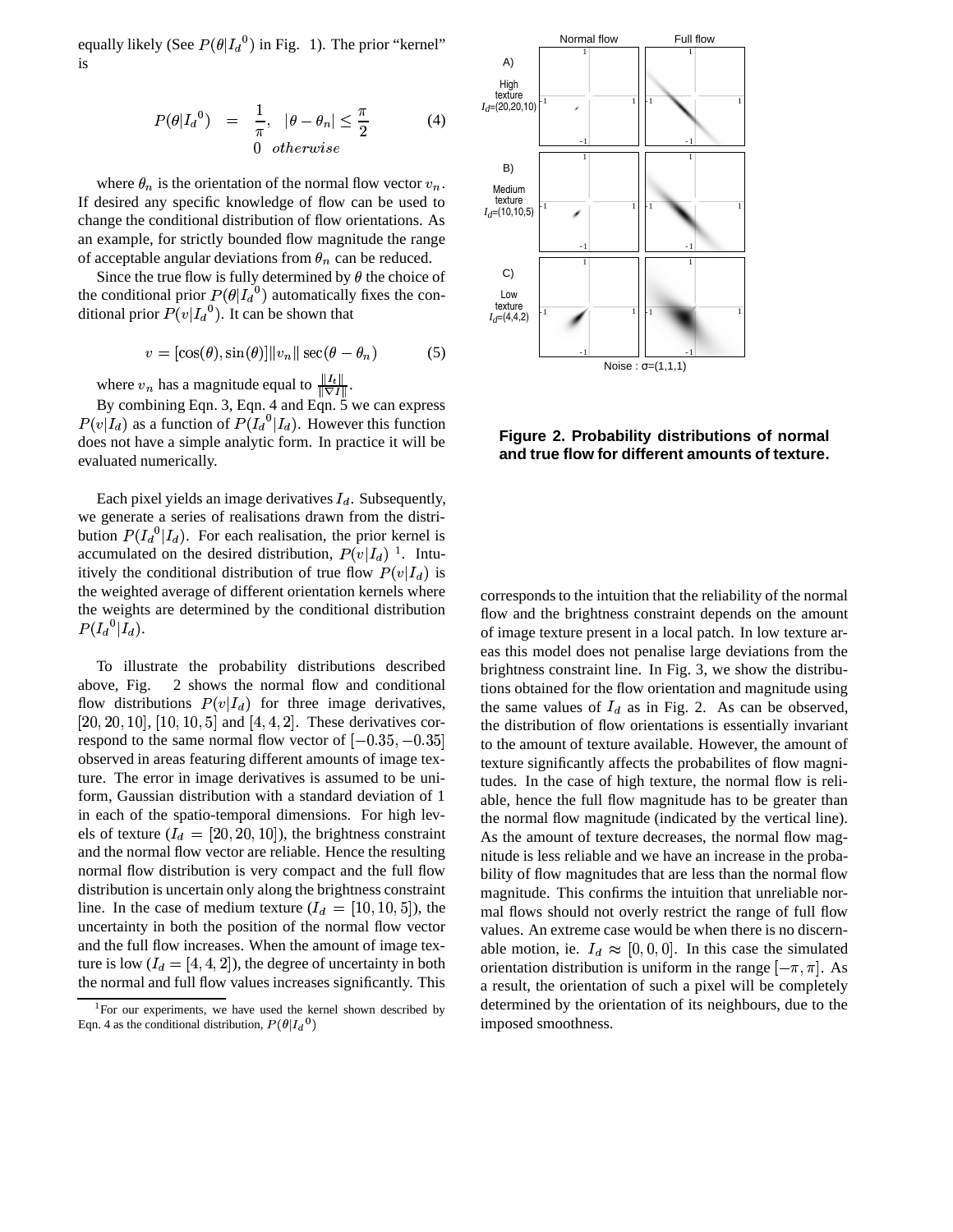### **4 Solving for optical flow**

Most methods estimate optical flow by minimising a cost function that trades off fidelity to the brightness constraint with a local smoothness assumption on the flow field. Due to depth discontinuities the flow field is typically piecewise smooth, ie. it contains smooth motion patches separated by large discontinuities. In most algorithms, the enforcement of smoothness causes the flow estimate to smooth across these boundaries resulting in incorrect estimates of flow. Generally, the resulting cost functions are minimised using iterative schemes for non-linear optimisations and are not guaranteed to converge to the global minimum. By formulating the flow estimation as a labelling problem for a restricted class of MRF models, we can avoid iterative methods and guarantee a globally optimal solution. The exact Maximum A Posteriori (MAP) estimate of this labelling problem can be obtained by a transformation into a maximum-flow problem on a graph. This global minimum tends to preserves large discontinuities.

The maximum-flow solution to the MAP estimate of the MRF requires the labels to be one-dimensional. Therefore, for our implementation we chose to parametrise the two dimensional flow field  $[v_x, v_y]$  into a corresponding anglemagnitude representation  $[\theta; m]$ . We are unable to discuss this choice of parametrisation here due to space constraints.



**Figure 3. Probability distributions of flow orientation and magnitude for different amounts of texture. Each column shows the conditional distribution of flow orientation and** magnitude for the different values of  $I_d$  used **in Fig. 2.**

For a detailed discussion on MRF's, the reader is referred to [6]. In our case, we have a problem of assigning a unique label (orientation or magnitude) at every site (pixel). One assignment of labels constitutes a configuration F drawn from a distribution. The Markovian property of an MRF is

defined to be such that the probability of a site taking on a certain label  $f_i$  is dependent only on its neighbourhood. The Hammersley-Clifford theorem establishes that this probability can be related to a "clique potential"  $V_c(f)$  through the Gibbs distribution [6], ie.  $P(F = f) \propto e^{-U(f)}$  where  $U(f) = \sum_{c \in \mathcal{C}} V_c(f)$ , ie. the clique potentials summed over  $\mathcal N$  (in our case, the 4-neighbourhood of a pixel). In a Bayes all cliques. We consider cliques over a local neighbourhood formulation, we are interested in maximising the posterior probability  $P(F = f | X = x)$  where x is the observed data. Using Bayes rule, we can observe that

$$
P(F = f|X = x) \propto P(X = x|F = f)P(F = f).
$$
 (6)

Assuming that the noise is iid, we can define the likelihood term to be

$$
P(X = x|F = f) = \prod_{i \in S} (X_i = x_i|F_i = f_i) \tag{7}
$$

where the product is over all sites, ie. all pixels. In summary, the MAP estimate can be rewritten as an energy minimisation problem where the energy is

$$
E(f) = \sum_{i \in S} \sum_{i' \in \mathcal{N}_i} V(f_i, f_{i'}) - \sum_{i \in S} \ln(P(X_i = x_i | F_i = f_i))
$$
\n(8)

which contains a contribution from the label configuration and a contribution from the resulting clique potentials. Typically, the clique potentials reflect our prior knowledge of the problem and in the case of optical flow they are used to impose smoothness on the estimated flow field.

#### **4.1 Maxflow solution for optical flow**

As mentioned earlier we want to solve the labelling problem using a non-iterative, global minimisation method. We can achieve this by expressing  $E(f)$  as a flow graph on which a maximum-flow computation is performed. In this context we require the clique potential  $V(.,.)$  to be linear, yielding a smoothness term of the form  $V(f_i, f_{i'}) =$  $\beta|f_i-f_{i'}|$ , w , where  $\beta$  is a proportionality constant that controls the amount of smoothness desired in the solution. Thus, the cost function to be minimized using maximumflow computation is

$$
E(f) = \sum_{i \in S} \sum_{i' \in \mathcal{N}_i} \beta |f_i - f_{i'}| - \sum_{i \in S} \ln(P(X_i = x_i | F_i = f_i))
$$
\n(9)

The interested reader is referred to [9, 5], for details of the maxflow formulation and the MRF interpretation. The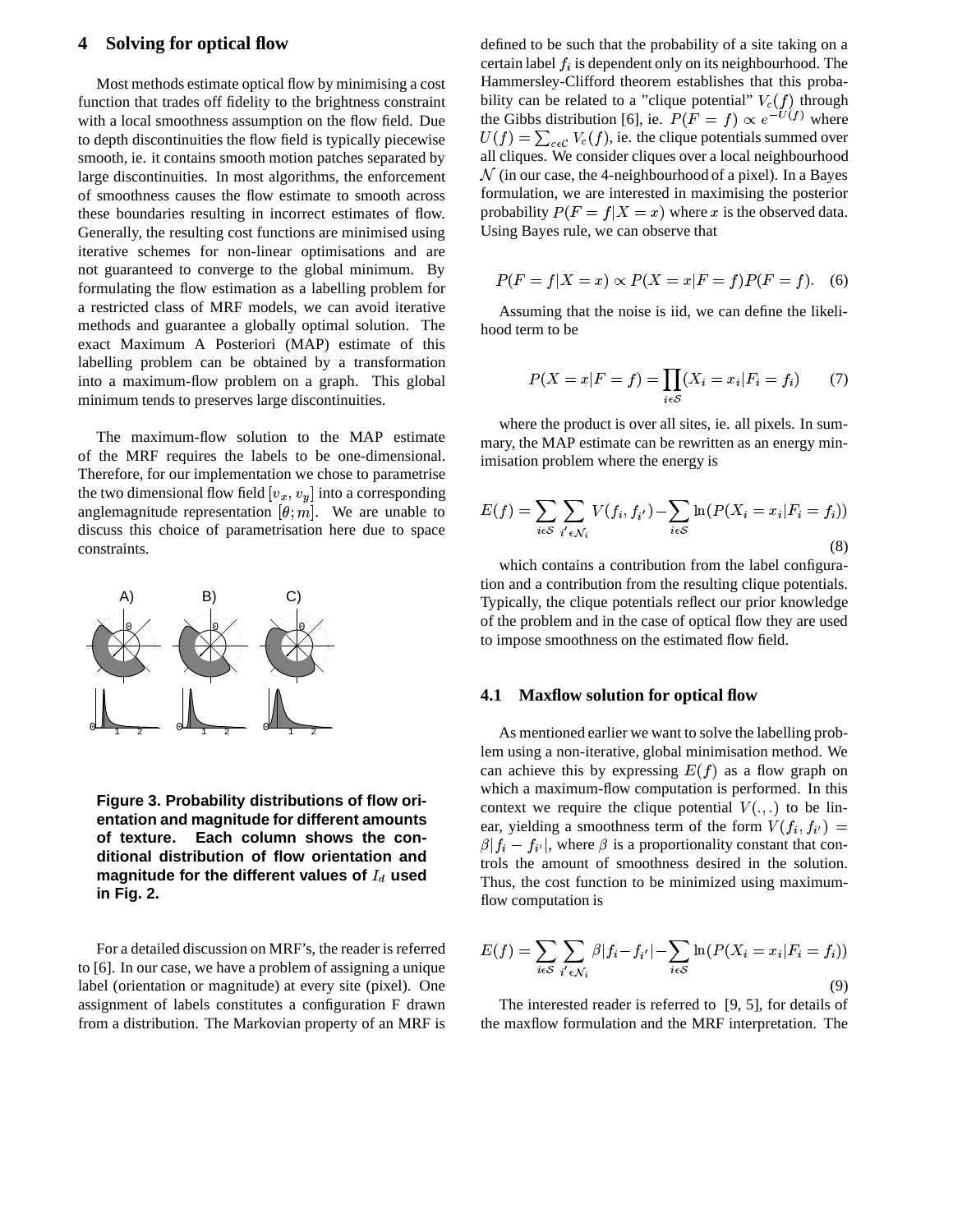proof of the global optimality of the minimum cost cut associated to the MAP estimate is a simple extension of the proof of Boykov *et al* in [3] and is beyond the scope of this paper. As mentioned earlier, our parametrisation of the flow field is the  $(\theta, m)$  representation. To solve for the flow, we compute the conditional probabilities  $P(\theta | I_d)$  as described in Section 3 by simply factorising the flow velocity distribution  $P(v|I_d)$  into its angle and magnitude components  $P(\theta | I_d)$  and  $P(m | I_d)$  respectively. In order to solve for the orientation flow field  $\Theta$  (denoting the configuration of orientation for all pixels), Eqn. 9 now takes the form

$$
\min_{\Theta} \sum_{i \in \mathcal{S}} \sum_{i' \in \mathcal{N}_i} \beta |\theta_i - \theta_{i'}| - \sum_{i \in \mathcal{S}} \ln(P(\theta | I_{di})) \qquad (10)
$$

It may be noted that since the MRF scheme uses a finite number of labels, we need to discretise the range of values of  $\theta = [-\pi, \pi]$  into a finite number of steps. Having solved for the flow orientation, we need to solve for the magnitude  $m$  for each pixel. Since computing the magnitude is much more difficult than the orientation of the flow, we chose to modify the conditional distribution  $P(m|I_d)$ by using the information provided by the computed orientation estimate, ie. to  $P(m|\theta_s, I_d)$  where  $\theta_s$  is our solution for the orientation of a pixel. This modification is found to dramatically improve performance and can be explained by the fact that the orientation estimate restricts the full flow to a line thereby reducing the uncertainty of the magnitude distribution. By combining the two estimates ie.  $\theta$  and  $m$ we obtain the optical flow between the two images.

## **5 Results and Discussion**

In this section, we evaluate the performance of our algorithm by using synthetic and real datasets from Barron *et al.* [2], as well as comparing our results with those of various methods also mentioned in [2]. Run time for most experiments range between a few seconds for small images and upto 10 minutes on large images on a fast workstation. These run times can be easily reduced by using a coarser discretization of the motion parameters without significantly affecting the solutions. All results presented in this section are the raw flow fields obtained by our algorithms without applying any post-processing.

#### **5.1 Synthetic Images**

Our algorithm was run on 5 synthetic sequences of [2], for which ground truth was provided. We compared our results with those of the 5 algorithms in [2] that yield  $100\%$  are very flow field density. The results are summarized in Fig. 4.



**Figure 4. Results of various algorithms from [2] for various synthetic datasets, compared to ours (maximum-flow).**

Our performance on these datasets is consistently good. However, these datasets all feature very smooth motion fields which do not reveal the behaviour of algorithms near motion discontinuities. This is an an important aspect of optical flow computation which is handled especially well by our method.

The most striking result is for Square2, where we outperform all other methods by orders of magnitude. This is a case where very sparse derivative information is available and therefore demonstrates the advantage of enforcing smoothness globally rather than locally. We also notice that we perform consistently better than the correlation-based algorithms (Anandan, Singh).

#### **5.2 Real Images**

To demonstrate the performance of our algorithm under realistic conditions, we computed the flow for 3 real images. These are the familiar Rubic Cube, Hamburg Taxi, and NASA Sequence also discussed in Barron *et al.* [2]. Since no ground truth is available, we can only display qualitative results. For a comparative evaluation with the other algorithms evaluated by Barron *et al*, we recommend that the reader consult [2].

The estimated flow field for the Rubic Cube is displayed in Fig. 5. This data set features a cube rotating on a turntable. We observe that the flow closely follows the motion of the turntable and the cube in both orientation and magnitude. The flow is well propagated over textureless regions like the top of the turn table. Moreover, motion discontinuities are well preserved.

The NASA Sequence features a divergent flow field induced by a camera zoom. The magnitudes of the motion are very small, typically much less than 1 pixel. As illustrated in Fig. 6, the divergence of the flow is well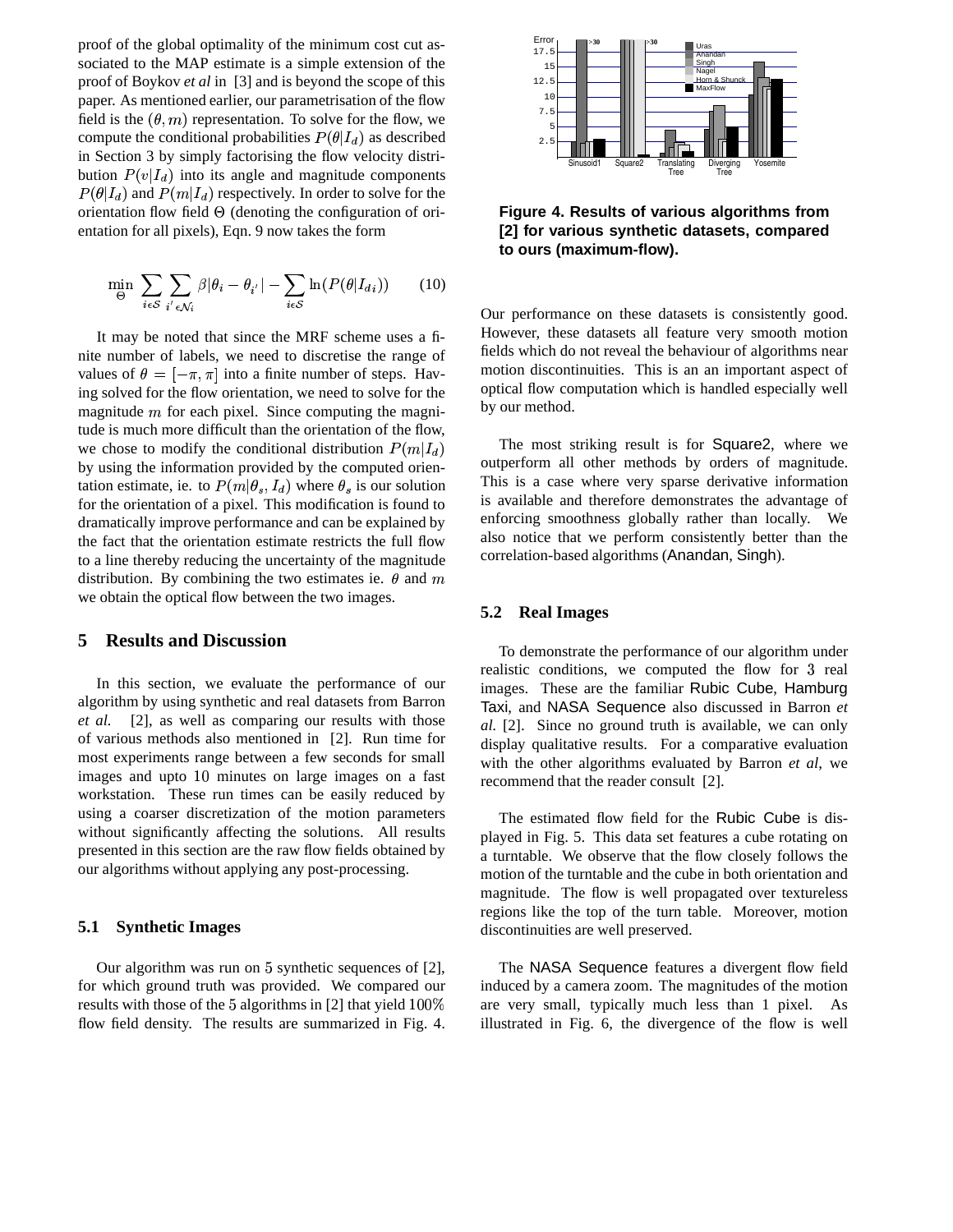recovered. Notice errors in the middle of the Coke can mostly induced by specularities coupled with low motion.

The Hamburg Taxi sequence is an example of multiple independent motions. Three vehicles are moving independently across the sequence. The resulting flow is shown in Fig. 7. The motions of the vehicles are well recovered and well localised, making it possible to segment the motions by using a simple thresholding of the motion magnitudes. This is an example where accurate recovery of motion discontinuities is critical.



**Figure 5. Estimated flow field for the Rubic's cube. The motion estimate is accurate and the discontinuities are preserved.**



**Figure 6. Estimated flow field for the NASA image pair. The true motion is a divergence.**

### **5.3 Recovering Flow Discontinuities**

The data sets with ground truth in Barron ( [2]) are smooth flow fields. However, an important issue in optical



**Figure 7. Hamburg Taxi sequence. An example of multiple, independent motions**

flow estimation is the accurate recovery of flow field discontinuities since such motion discontinuities occur very frequently. Unlike most of the non-parametric methods for flow estimation, our algorithm is particularly suited for handling motion discontinuities in a natural manner. In general, since we can compute the exact global minimum of our cost function, we can accurately recover motion discontinuities that may be present.

To illustrate this property, we show a data set with explicit motion discontinuities. A textured pattern was used and this pattern has an associated flow field which is shown in Fig. 8. The flow field has a magnitude of 0.15 pixels every where and the orientation is either  $0^{\circ}$ or  $90^\circ$  as indicated. Thus in the case of infinite (or very high smoothness) the resultant flow field would have an orientation of  $45^\circ$  throughout. This in turn implies that the maximum possible error is  $45^\circ$ . In our experiment we are interested in comparing the behaviour of the Horn-Schunck algorithm and our method under high smoothness conditions. Since the interpretation of the smoothness parameter is different in each case, we chose to establish a baseline for comparison by applying smoothness values in each case till both of the flow estimates have the same average flow error. In our case, we chose a high error level of  $25^{\circ}$ , ie. we run both algorithms with higher levels of smoothness till we attain the requisite error level. This is a very high level of smoothing and helps illustrate the behaviour of each method under such circumstances.

In Fig. 9, we show the orientation for the flow field estimates for the Horn-Schunck method and our algorithm. As can be observed, the large amounts of smoothness has violated the motion discontinuity by simply smoothing across the discontinuities. In the case of our algorithm, the level of smoothness required to achieve the same amount of error is much higher. However, our globally optimal solution is such that the penalty for smoothing across boundaries is very high, hence the motion discontinuities